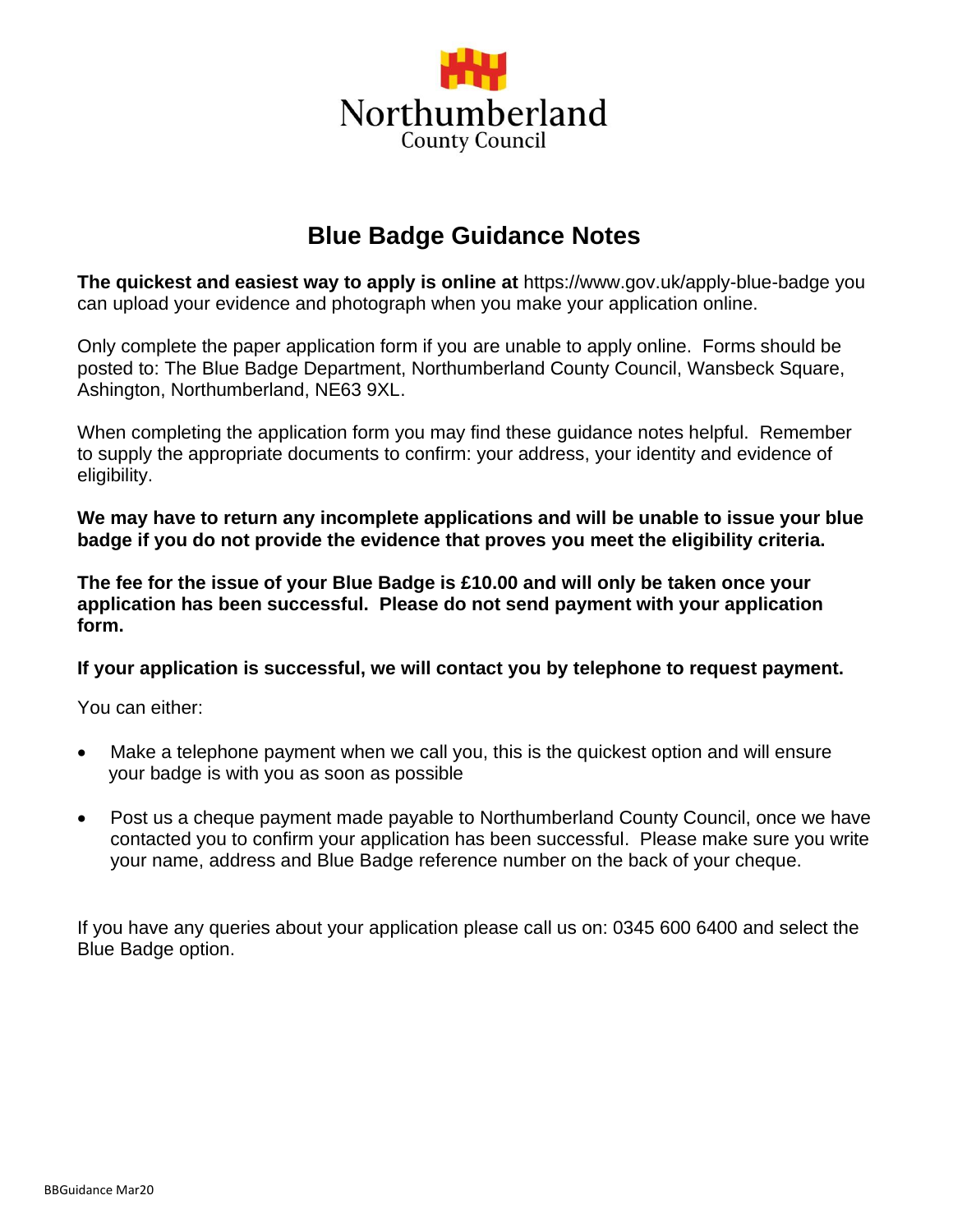# **Section 1 Information about you**

This section asks for your personal details including; name, date of birth, National Insurance number, address, telephone number and email address.

There is a question for those who already have a Blue Badge which is due to expire shortly. The expiry date should be in the relatively near future, as two badges will not be valid for one applicant at the same time.

### **Proof of Identity and Address**

If the applicant is under the age of 16 or is not liable to pay Council Tax, photocopies of other proof of residency can be submitted, such as bank statements, Child Benefit award letter, Child Tax Credit award letter. They must be dated within the last six months.

Proof of identity will be in the form of a photocopy, please do not send original documents in the post:

- Birth or adoption certificate
- Marriage/Civil partnership/Dissolution or Divorce certificate
- Passport
- Driving licence (must be current)

One form of identity is required to be submitted with your application.

You are required to provide proof of your identity and address.

Proof of address can be in the form of a photocopy of your most recent Council Tax or utility bill bearing your name and address. They must be dated within the last six months. You will **not**  have to submit your Council Tax or utility bill if you have ticked the appropriate box which gives your consent for us to find proof of your address by cross-checking Council Tax records.

### **Photograph**

The photograph is a key feature in reducing abuse of the scheme and enabling effective enforcement. We can refuse to issue a badge if we have reason to believe that the applicant is not who they claim to be.

Please enclose one passport-style photograph of the person applying for a Blue Badge.

The photograph you send us must be:

- a true likeness of the applicant
- colour
- taken within the last 6 months
- 45 mm high x 35 mm wide
- A close up of your head and shoulders
- Undamaged; not torn, creased or marked
- Taken with your eyes open (no sunglasses or tinted glasses, and no hair across the eyes)
- Of you facing forward , looking straight at the camera
- With a neutral expression and your mouth closed
- Taken of the full head, without any covering, unless it is worn for religious beliefs or medical reasons

Photographs of children five years and under must show a clear image that is a true likeness of the child. Babies under one year old do not need to have their eyes open.

Please ensure that the applicant's full name is on the back of the photograph.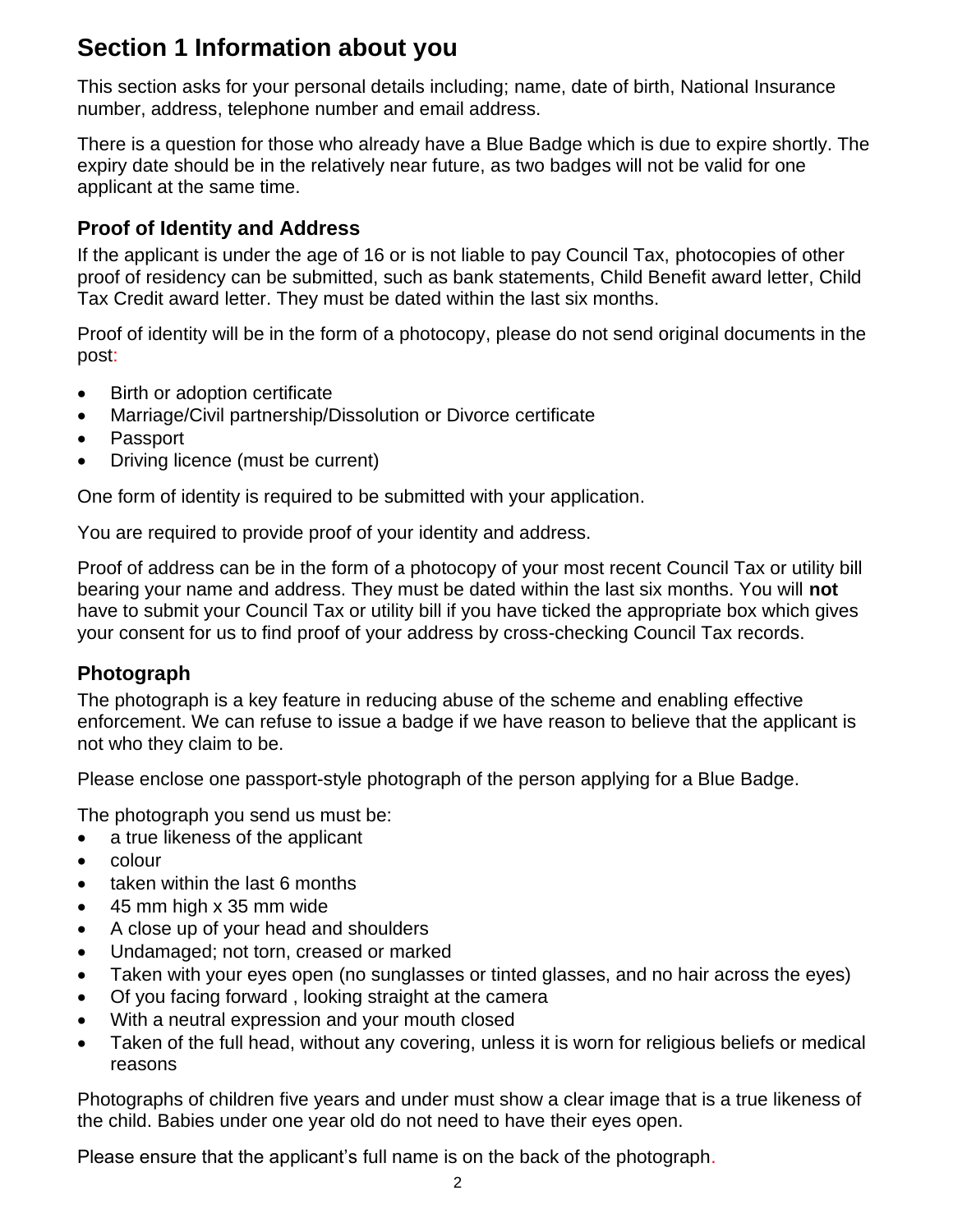# **Section 2 – Applicants who qualify without further assessment**

You may automatically qualify for a Blue Badge if you fall within one or more of the following categories:

- Are severely sight impaired (blind)
- Receive the higher rate of the mobility component for Disability Living Allowance
- Are in receipt of Personal Independence Payment (PIP) and have scored 8 or more points in the moving around section part of the mobility assessment
- Receive the War Pensioners' Mobility Supplement
- Receive a qualifying award under the Armed Forces Compensation Scheme
- Terminally ill and hold a DS1500 report we have a shortened form for applicants applying under this category
- Are in receipt of Personal Independence Payment (PIP) and Score 10 points in the specific descriptor E in the planning and following a journey part of the mobility assessment :

#### **"***you cannot undertake any journey because it would cause overwhelming psychological distress"*

If you do not score in the above descriptor and do not meet any of the other criteria in this section you will not automatically qualify for a Blue Badge and you will need to be considered under the "subject to further assessment" criteria. You will need to complete the relevant parts of the application form, sections 3 and 4.

#### **If you qualify without further assessment in one of the categories above you will need to provide the appropriate documentation to prove you are eligible.**

#### **2.1 Severely Sight Impaired (Blind)**

If you are registered severely sight impaired (blind) with Northumberland County Council Social Services department, and you give us permission to, we will be able to check their records to confirm this.

If you are not on our register we will need a copy of your Certificate of Visual Impairment (CVI) signed by a Consultant Ophthalmologist.

The CVI was formerly known as the 'BD8' form and we can accept either of these as proof of your eligibility.

### **2.2 Higher Rate Mobility Component of the Disability Living Allowance**

 If you receive DLA - High Rate Mobility you will have received an award notice letter and you can submit this as evidence if it is dated within the last 12 months.

 You will also receive an annual uprating letter, stating your entitlement and this letter can be used as proof if your award is more than 12 months old.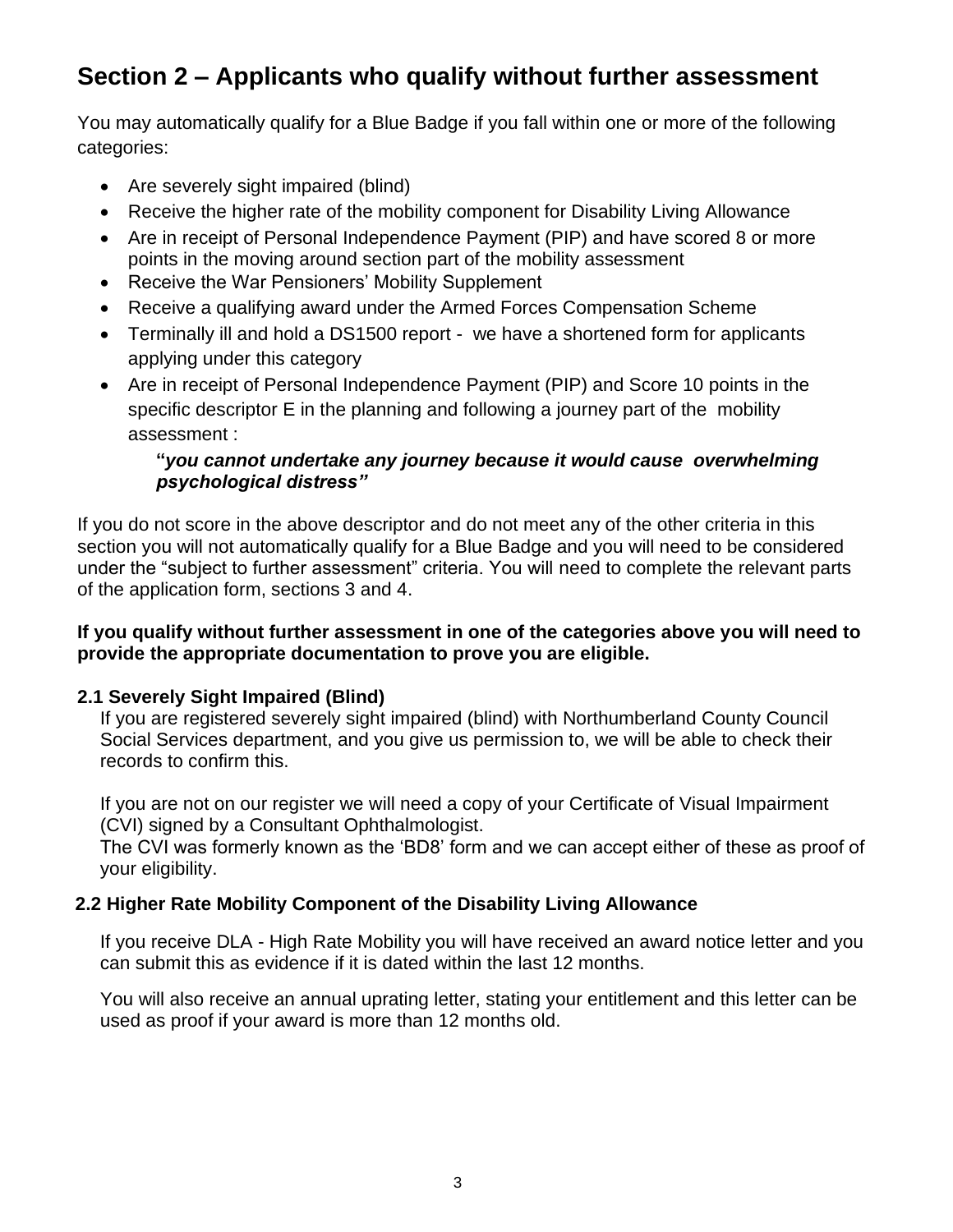#### **2.3 Personal Independence Payment (PIP) scoring 8 or more points – moving around section**

Personal Independence Payment scoring 8 or more points in the moving around section, you will have received an award notice letter showing this and you can submit this as evidence if it is dated within the last 12 months.

 You will also receive an annual uprating letter, stating your entitlement and this letter can be used as proof if your award is more than 12 months old.

#### **2.3.1 Personal Independence Payment (PIP) – scoring 10 points in the specific points descriptor**

Personal Independence Payment (PIP) where you score 10 points in the following specific descriptor E in the planning and following a journey part of the mobility assessment:

#### **"***you cannot undertake any journey because it would cause overwhelming psychological distress"*

You will have received an award notice letter showing this and you can submit this as evidence if it is dated within the last 12 months.

You will also receive an annual uprating letter, stating your entitlement and this letter can be used as proof if your award is more than 12 months old.

#### **2.4 Benefit under the Armed Forces and Reserve Forces (Compensation Scheme)**

If you are in receipt of a lump sum benefit within tariff levels1-8 (inclusive) and have been certified by the SPVA as having a permanent and substantial disability which causes inability to walk, or very considerable difficulty walking, you will have received an award letter from the Service Personnel and Veterans Agency.

Your award letter will confirm that you are in receipt of tariffs 1-8 under the Armed Forces and Reserved Forces (Compensation Scheme) Order 2011 and should also state that you have been certified as having a "permanent and substantial disability which causes inability to walk or very considerable difficulty in walking".

We need a copy of this letter, however, if you have lost it you can get a copy by contacting the SPVA on their free-phone enquiry number: 0800 169 22 77.

#### **2.5 War Pensioner's Mobility Supplement (WPMS)**

If you are receiving the WPMS you will have received an award letter from the Service Personnel and Veterans Agency (SPVA) and you can submit this as evidence if it is dated within the last 12 months. You will also receive an annual uprating letter, stating your entitlement and this letter can be used as proof if your award is more than 12 months old.

If you have lost it you can get a copy by contacting the SPVA on their free-phone enquiry number: 0800 169 22 77.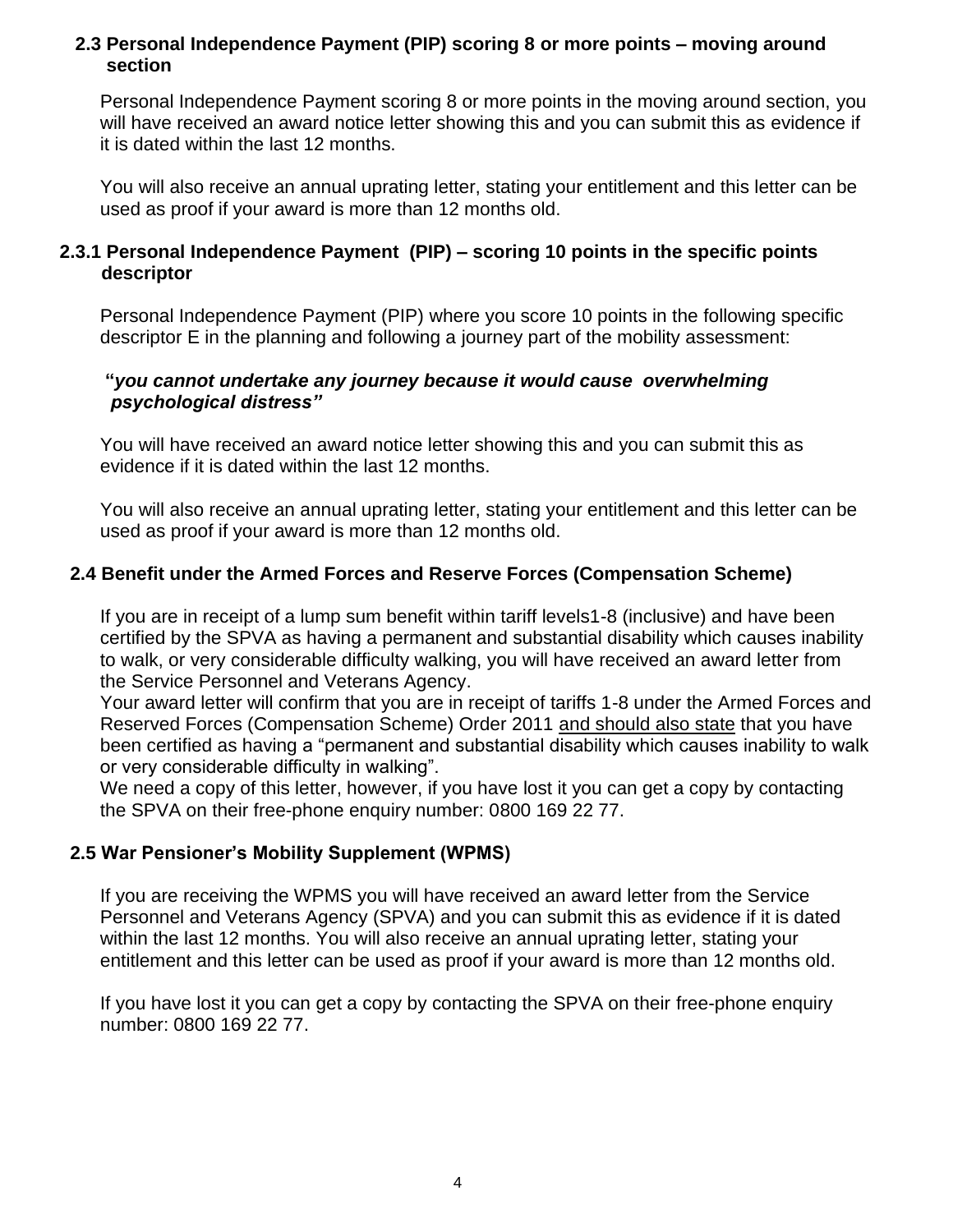## **Section 3 – Applicants with walking difficulties who are subject to further assessment**

This section is to be completed if you have a permanent and substantial disability or condition (e.g. a condition that is likely to last the duration of your life) which means you cannot walk or which means that you have very considerable difficulty walking.

## **Section 4 – Applicants with non-visible (hidden) conditions who don't automatically qualify under section 2**

This section is to be completed if you have medical conditions that are non-visible (hidden) or a disability causing you to severely struggle with journeys.

You will need to complete all questions in section 4. You will need to provide us with evidence from a healthcare professional confirming the conditions to support your application, the information you are able to provide will assist us when considering your application.

# **Section 5 – Disability that affects both arms**

This section is intended to cover disabled drivers who, because of a severe disability in both of their arms, are unable, or find it very difficult, to use on-street parking equipment.

You will only qualify under this criterion if you:

- Regularly drive an adapted or non-adapted vehicle; and
- Have a severe disability in both arms; and
- Are unable to operate, or have considerable difficulty operating, all or some types of parking meter or pay and display machine.

Please note that you will only qualify under this section if you meet ALL of the above.

If you drive an adapted vehicle please provide the insurance documents which contain statements to this effect. If you have had your adapted vehicle registered with the DVLA your driving licence will contain codes that refer to the modifications made to the vehicle. These can be found on the reverse of your photocard driving licence (under category 12, information codes) and in the 'codes' sections on the front of the counterpart driving licence.

The following driving licence codes are relevant to this criterion:

- $\bullet$  40 adapted steering
- 79 restricted to vehicles in conformity with the specifications stated in brackets

### **Section 6 – Applicants who are under the age of three**

This section is for children under the age of three who fall under either or both of the following criteria:

• Children under the age of three years who have a medical condition which means that they must always be accompanied by bulky medical equipment which cannot be carried around with the child without great difficulty; or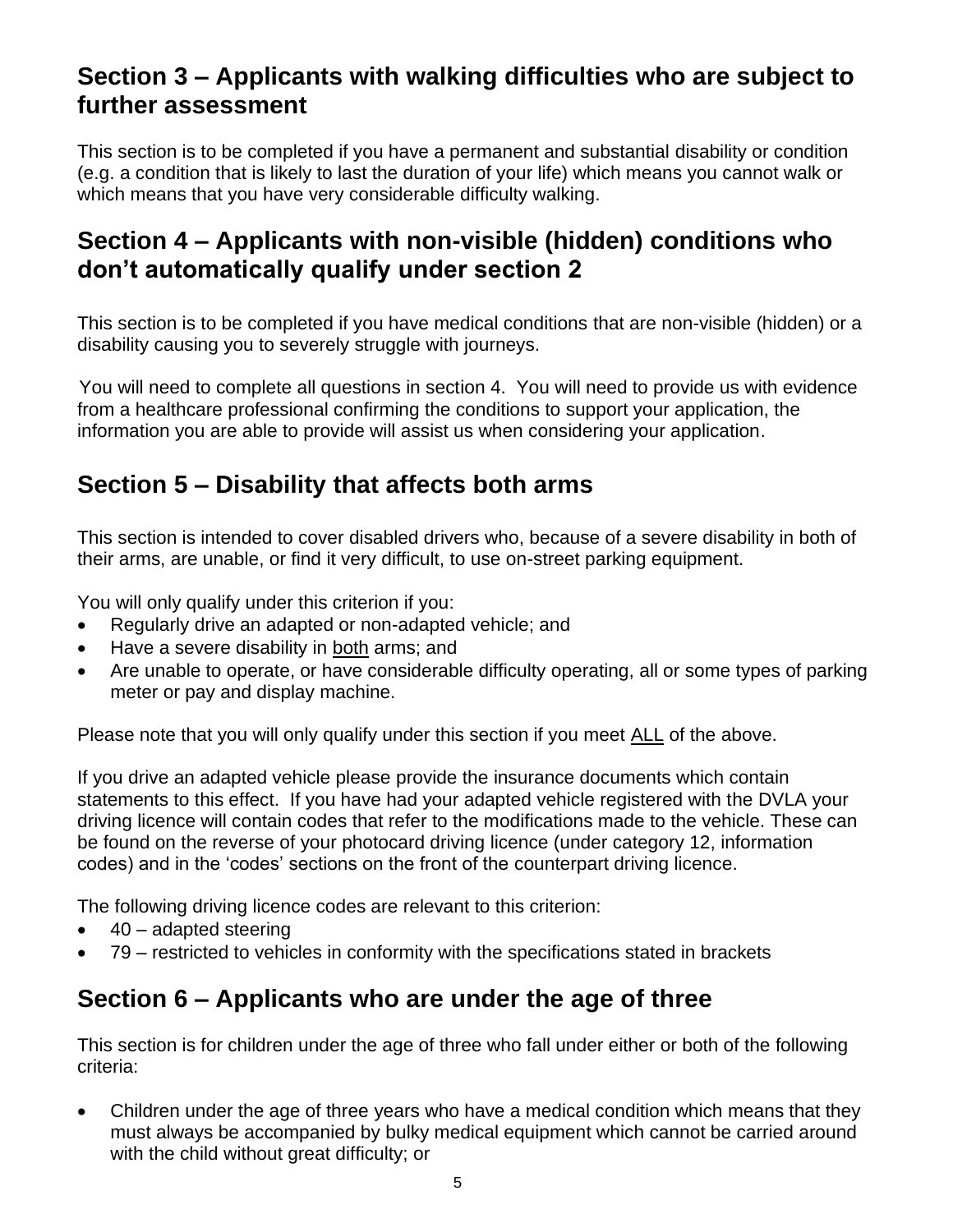• Children under the age of three years who have a medical condition which means that they need to be kept near a vehicle at all times, either for treatment, or for transportation to a location where treatment can be performed.

A parent or guardian must apply on behalf of a child under the age of three.

Examples of bulky equipment referred to in the first bullet point are:

- **Ventilators** drive air through a tube placed into the windpipe. They blow oxygen enriched air gently into the lungs through a tube that is passed through the mouth or nose, or via a tracheostomy.
- **Feed pumps** deliver fluids via a nasogastric tube to the child's stomach.
- **Suction machines** are portable suction apparatus used for aspirating fluids and vomit from the mouth and airway by sucking the material through a catheter into a bottle using a vacuum pump (piston, diaphragm, or rotary vane), bacterial filter, vacuum gauge, trap for moisture (or any debris accidentally drawn into the mechanism), a reservoir for the aspirated material, and a suction catheter or nozzle.
- **Parenteral equipment** services intravenous lines providing nutrition if a child is unable to take food or fluids through his or her mouth. The line can also be used for injecting medication.
- **Syringe drivers**  are used to deliver medication by intravenous injection (e.g. antibiotics), or by subcutaneous injection (e.g. insulin to control diabetes) this can be given by using a small pump known as a syringe driver. A syringe is attached to the syringe driver and the drug is released through a small needle.
- **Oxygen administration equipment** consists of a tank and regulator with supply equipment for oxygen; mask or nasal prongs and tubing.
- **Continuous oxygen saturation monitoring equipment** involves a device usually strapped to the child's hand or foot. This shines light through the skin and monitors the amount of oxygen in the blood. It is used to monitor where a child may need access to oxygen.
- **Casts and associated medical equipment for the correction of hip dysplasia** between birth and six months of age, a brace called a Pavlik Harness is often used to hold baby's hips in position. The Pavlik harness is made from canvas with straps, Velcro and buckles. From six months and over a child is often placed in a Spica cast after surgery. A Spica cast can be either plaster or fibreglass and will encase the child from the chest down to cover one leg or both. In both cases the apparatus is likely to be deployed for a period of up to three months per hip.

Examples of highly unstable medical conditions that mean children who have them may need quick access to transport to hospital or home are:

- Tracheostomies;
- Severe epilepsy/fitting;
- Highly unstable diabetes; and
- Terminal illness that prevent children from spending any more than brief moments outside and who need a quick route home.

Please note that these lists are not exhaustive.

Please note that if you are issued with a Blue Badge, it must be returned to us on expiry or if it is no longer needed because the condition under which it was issued no longer applies.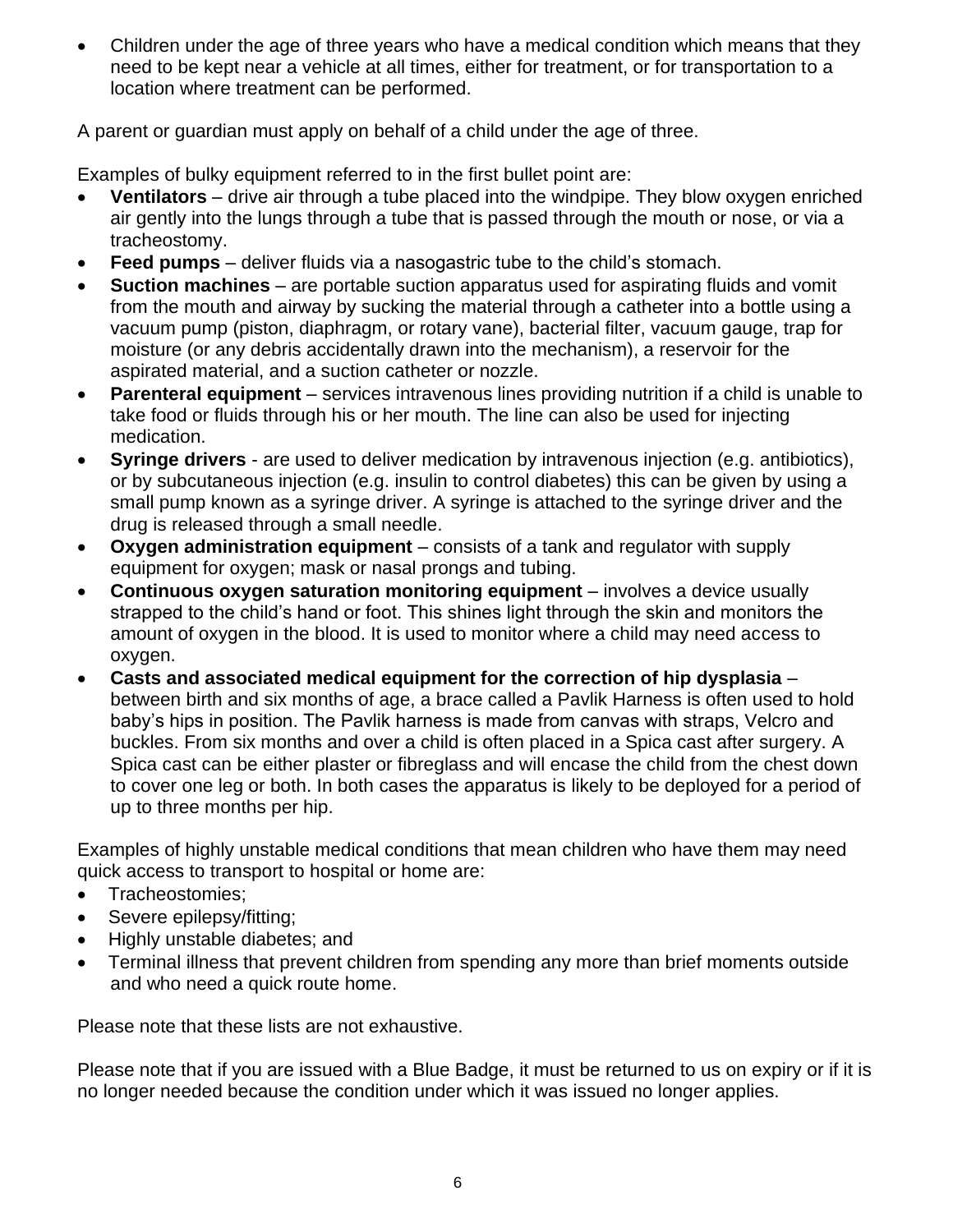### **Section 7 Treatments, medication, associated professionals and documents**

You will need to provide full details of any treatment you have had (or are having), any medication you are currently on and any documents you have from a medical professional to support your application.

The more information you provide along with supporting documents will assist us when considering your application.

If you do not provide all the supporting information we will need to contact you to ask you to supply this information, this could delay the processing of your application.

# **Section 8 Organisational Blue Badges**

This section is to be completed if you are representing an organisation applying for an organisation Blue Badge.

An organisational badge may be issued to organisations whose responsibility includes the care and transportation of disabled people and/or have hidden conditions and/or who would themselves meet the eligibility criteria for a badge should they apply individually. Eligible persons are defined as a person who is over the age of two years old and:

- Receives Higher Rate Mobility Component of the Disability Living Allowance; or
- Is registered severely sight impaired (blind); or
- Receives a War Pensioner's Mobility Supplement; or
- Receives a lump sum benefit under the Armed Forces and Reserved Forces (Compensation) Scheme within tariff levels 1-8 (inclusive) and has been assessed and certified as having a permanent and substantial disability which causes inability to walk or very considerable difficulty in walking; or
- Drives a vehicle regularly, has a severe disability in both arms and is unable to operate, or has considerable difficulty operating, all or some types of parking meter; or
- Has a permanent and substantial disability which causes inability to walk or very considerable difficulty walking
- Has a hidden (non-visible) condition

In addition, eligibility covers children under the age three who fall within either or both of the following descriptions:

- A child who, on account of a condition, must always be accompanied by bulky medical equipment which cannot be carried around with the child without great difficulty;
- A child who, on account of a medical condition, must always be kept near a motor vehicle so that, if necessary, treatment for that condition can be given in the vehicle or the child can be taken quickly in the vehicle to a place where such treatment can be given.

Organisational badges will therefore only be issued to an organisation which both:

- Cares for and transports people who are disabled/and or have a hidden condition who would meet one or more of the eligibility criteria for an individual Blue Badge; and
- Has a clear need for an organisation badge rather than using the personal Blue Badges of the people its transporting